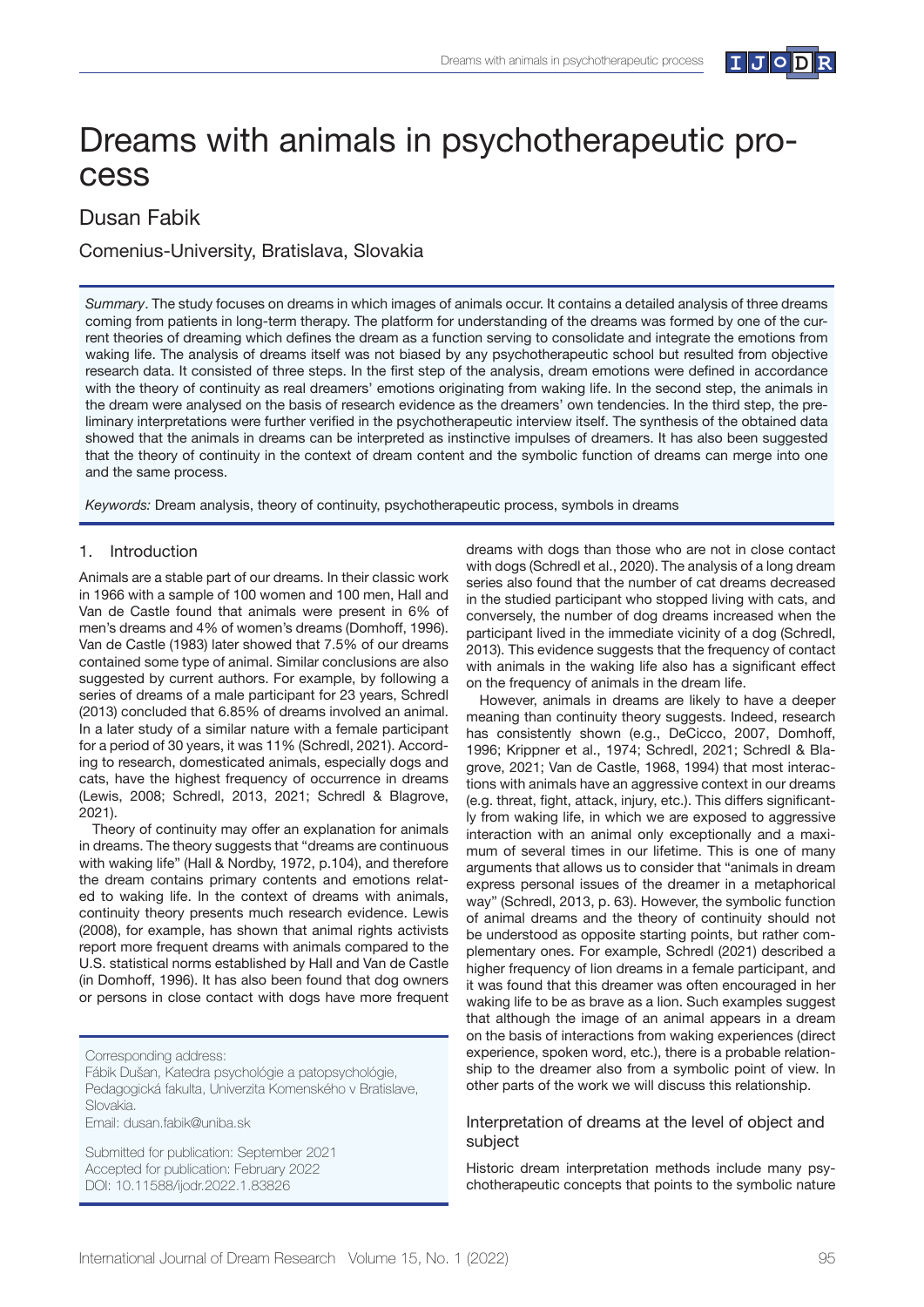

of dream images. Sigmund Freud (2010) understood animals in a dream as a substitute for other objects found in the waking life of a dreamer. Images of animals such as a fish, a cat, a mouse or a snake symbolized the genitals of a dreamer, small animals or insects could represent children, and larger animals like a lion could represent authority. This approach, which perceives dream objects (e.g. animals) as real characters from the life of a dreamer, has remained relevant until now not only in psychoanalytic approaches, such as psychodynamic psychotherapy (Cabaniss et al., 2011, Gabbard, 2017) or psychoanalytic psychotherapy (Ogden, 2004, Rothhaupt & Hau, 2014), but also in some others, including individual psychotherapy (Fábik, 2019) and integrated psychotherapy (Kusý & Knobloch, 2017).

A different approach was represented by Carl Jung (2017) who claimed that contents of unconscious mind are constantly projected into one's surroundings. Jung therefore often understood the characters in the dream as personality traits of the dreamer, with animals specifically being the animal component of the dreamer. A related view was also held by the representative of gestalt therapy Fritz Perls (1996), who stated that all objects in a dream and all its elements are projections, in other words, they are part of the dreamer's personality. He explained that we ourselves are the creators of the dream, and whatever we put into it must be something that is inside of us. Daseinsanalysis is one of the approaches that assume that the dream image of an animal reflects a certain specificity of the dreamer's experience. Its leading representative, Medard Boss (1977), argued that the dream image must be considered only as the image which the dreamer perceives. For example, a dog in a dream is just a dog. Its appearance lets us know that the dreaming person was touched by something, was close to it, from the dog's way of life.

We could also describe other psychotherapeutic approaches, but each of them would be more or less inclined to one of the two approaches mentioned above: dream animals as a symbolic of other objects in the life of the dreamer (interpretation of dreams at the level of the object), or animals as part of the dreamer's own experience, (interpretation of dreams at the level of the subject). In practice, it is possible to meet many authors who use both approaches in the analysis (e.g. Fromm, 2013, Yalom, 2017), but the theory of a particular psychotherapeutic approach is usually based on the preference of one of these concepts.

# Animals as symbols of intrapsychic dynamics

During the decades of their existence, both approaches have proven their validity with many case studies and examples of dream analysis. However, when we take into account the strict scientific evidence based on objective research criteria, it can be said that the interpretation of dreams at the subjective level prevails. Roesler's (2020, 2018a, 2018b) studies have shown that symbols in dreams, including animals, can be interpreted "as symbolic images for parts of the psyche (e.g. unmet needs or aggressive impulses), that are not yet integrated into the whole of personality" (Roesler, 2018a, p. 316). In one study (Roesler, 2018a), the dreams of 15 patients who underwent analytical psychotherapy were analysed. After the end of psychotherapy, independent assessors received a series of 10 - 20 dreams covering the entire course of psychotherapy, with no additional information about the client. Dream analysis found that at the beginning

of psychotherapy, patients in their dreams were often threatened by various characters or animals. During treatment, as the power of the ego in waking life grew, dreamers became increasingly able to cope with conflict and threat even in a dream. For example, in one dream series (Roesler, 2018b), a patient was repeatedly threatened by dogs at the beginning of psychotherapy. In later stages, this threat turned into disgust, until eventually the dog symbol disappeared. Roesler explains that during psychotherapy, the patient recognized, accepted and constructively resolved his (aggressive) impulses and stopped experiencing their threatening power with the image of dogs.

The interpretation of dreams at the level of subject was also confirmed by other authors. For example, when referring to patients with dissociative identity disorder (formerly multiple personality disorder) Barrett (1994) described dream characters which appeared as their individual personalities (alters). Barrett (p. 174) also assumes that "people without dissociative disorders can have similar dreams about various aspects of themselves that could be represented this way."

Also in our study (Fábik, 2020) where we compared the current knowledge in the theory of dreaming, we supported the interpretation of dreams at the level of the subject. Strong parallels have been shown between the current dream theory defined by the integration and consolidation of emotional stimuli from waking life (e.g. Cartwright, 2010, Hartmann, 2010, Hill, 1996) and Jung's (2017) theory of compensation, which argues that with a one-sided conscious attitude life dreams occur with strongly contrasting content, which reflects the psychological self-regulation of the individual. We also outlined the common ground in Hartmann's (2010) statement that the integration of emotions helps create our emotional existence, or our perception of ourselves, and Perls' (1996) statement on the nature of dreaming as the integration of personality.

Evidence of animals as symbols of intrapsychic dynamics can also be found in research focused on the frequency of dream contents. Nejad et al. (2005) showed that frightening animals are more frequent in the dreams of depressed people. As we know from psychotherapeutic practice, depression is often associated with the suppression of negative emotions (e.g. Langner et al., 2012), which allows us to assume that frightening animals express suppressed impulses. The research by Miller and colleagues (2015) examined the effect of meditation treatment in anxiety and depressed patients was also similar. It found that after the meditation period, a significant decrease in the number of animals in the dreams and a level of anxiety and depression in waking life were observed. It can be suggested that meditation alleviated some internal conflicts, which also led to a decline in animal dreams.

On the other hand, many studies have criticized the interpretation of dreams at the level of the object (e.g., Domhoff, 2000, Cheniaux, 2006, Zhang & Guo, 2018), repeatedly stating that there is no empirical data confirming animal images as symbols for real characters from waking life. For the sake of completeness, let us add that there is an effort among psychotherapists to support the interpretation of dreams at the object level with their own demonstrations, but objective research evidence is absent. This is one of the reasons the view that animals in a dream represent the dreamer´s own impulses seems to be a more reliable starting point.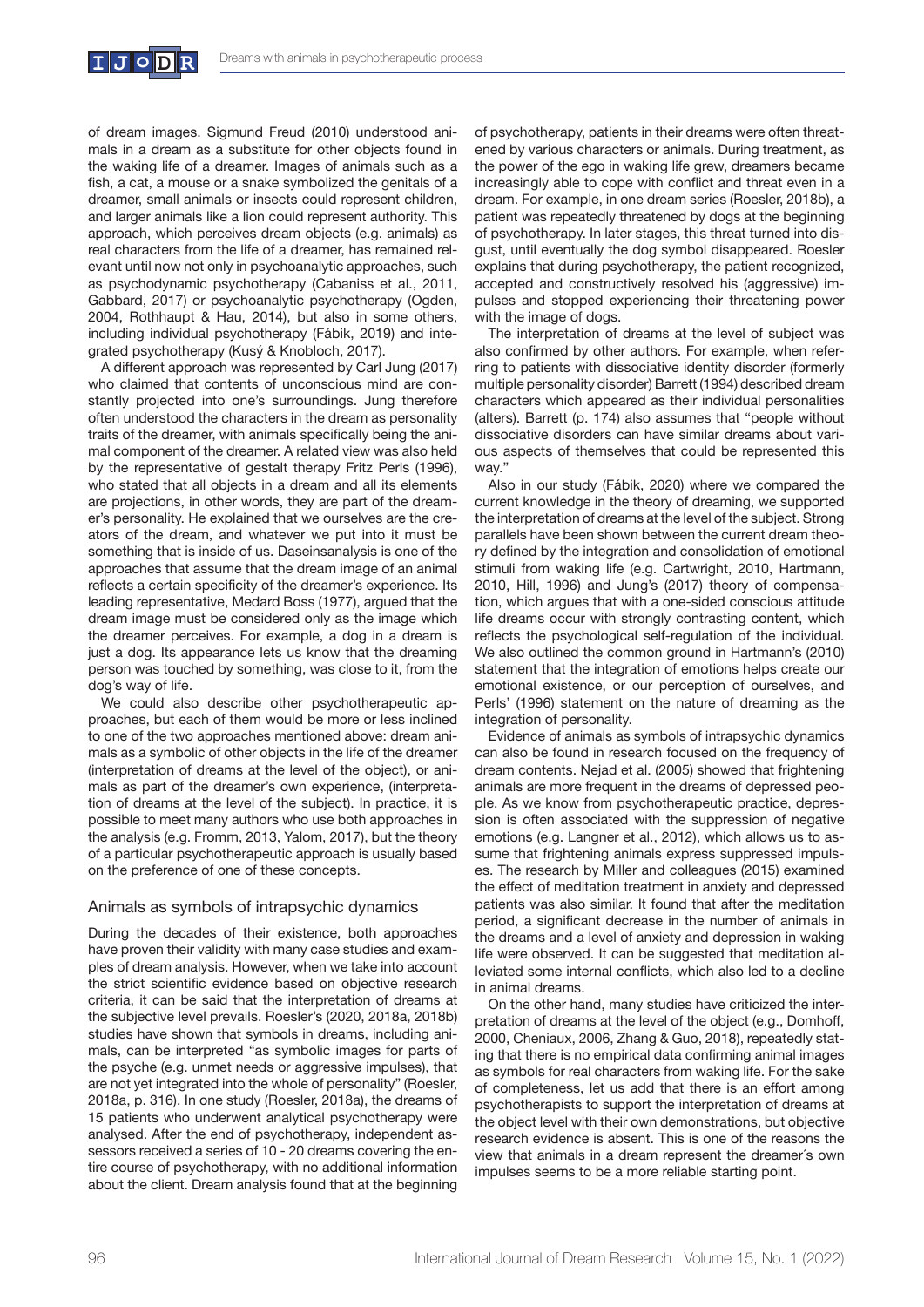

#### Animals in a dream and instinctive impulses

The findings of some authors allow us to think about the specific nature of impulses, which are visualized in the form of animals. Jung (2017) suggested that the animals in a dream signify a purely animalistic and carnal life. His views are shared by many of his followers. Hannah (1954, p. 55), for example, assumes that "each animal represents a different instinct", and Platek (2008, p. 108) speaks of animals in dreams as the "deepest layers of instinctual wisdom". Gestalt therapists, led by Perls (1994) consider the occurrence of animals in our dreams as a projection of personal impulses. For example, predatory animals such as dogs or crocodiles, are seen as a projection of our aggression. Boss (1977), in turn, hypothesized that the image of the animal suggested that the dreamer was attracted by something of the animal's behaviour. All these authors share the idea that the animal in a dream expresses impulses which are typical exclusively for animals; they are animalistic, instinctive. In our study (Fábik, 2020), we also stated that animals as organisms relying exclusively on their instincts can signify our instinctive impulses in dreams. Different interpretations cannot be dismissed of course, however, this idea reasonably explains why the appearance of animals in people's dreams is so common – instinctive behaviour is inherent to animal existence.

If we accept these assumptions, we can then consider why most dreams with animals involve an aggressive interaction (e.g., DeCicco, 2007, Domhoff, 1996; Krippner et al., 1974; Schredl, 2021; Schredl & Blagrove, 2021; Van de Castle, 1968, 1994). In waking life we humans are exposed to many moral dilemmas, complicated thoughts, or conflict situations that can lead to some instinctive impulses being perceived as unacceptable or threatening. With these impulses, the probability of their suppression or repression increases. Since the dream contains mainly unprocessed (non-integrated) impulses and emotions (e.g. Hartmann, 2010), we can deduce from this that an unacceptable, threatening impulse in waking life will have a threatening, aggressive context in a dream, and this can be depicted in the form of an animal.

The instinctive impulses represented by the images of the animals allow us to explain another research conclusion, that children have more animal dreams than adults (e.g. Domhoff, 1996; Schredl & Blagrove, 2021; Strauch & Lederbogen, 1999). We can assume that children are close to their animal nature and are influenced by many instinctive impulses, which are generally less urgent in adulthood (e.g. playfulness, curiosity, etc.), which probably results in more animal dreams. According to many researchers, the increased frequency of animal dreams in children can also be caused by animated programs with animal characters or children's animal toys, but this theory has not been supported by any research yet.

# Current study

Our study presents three dreams containing animals. Every dream comes from a different patient. The aim is to analyse selected dreams in accordance with current research findings and, based on these, consider the symbolic nature of animal dreams. Work with dreams does not privelege a specific psychotherapeutic system, but uses a system which bases the analysis on current and empirically verified starting points. We suggest the reliability of the interpretation of dreams is improved if it does not result primarily from the worldview of the psychotherapist, but rather, stems from objective research view. Specific procedures are given in the *Analytical Procedure for Dream Interpretation* section.

#### 2. Method

#### 2.1. Participants

The patients are three women who have undergone longterm therapy. The first suffers from anxiety-depressive disorder, the second from depressive disorder and the third from panic disorder. Their dreams were selected for publication primarily because of the good memorability by the patients. The second factor was the openness of all three patients to the method of dream interpretation, which increased their engagement and motivation while working with the dream. More information about individual patients is given at the beginning of each dream.

# 2.2. Analytical procedure in the interpretation of dreams

In the analysis of dreams, we used a current theory of dreaming, which defines dream function as consolidation and integration of our emotions from waking life (e.g., Cartwright, 2010; Hartmann, 2010; Hill, 1996). This theory created a consistent platform in the context of which we interpreted the data obtained from patients. The work with the dream itself used three steps. In the first and second phases, we analysed dream emotions and dream contents as the two most important aspects of a dream for its interpretation (e.g. Boss, 1977). By analysing these components, we developed the preliminary interpretations, which we verified in the third step via the ongoing psychotherapeutic interview. A more detailed description of all the steps follows:

#### *2.2.1 Analysis of dream emotions*

We considered the dream emotions (emotions which the person experiences during a dream) as the patient's own emotions coming from his or her waking life, which are consolidated and integrated via dreaming. This definition of dream emotions follows from the theory of continuity, which has reliably demonstrated that dream emotions are a continuum of waking emotions (e.g. Hartmann, 2010; Komasi et al., 2018; Mikulinger et al., 2011; Selterman et al., 2014; Serpe & DeCicco, 2020; Schredl & Reinhard, 2010; Sikka et al., 2018). For this reason, many authors recommend searching for the same emotional dynamics in dream analysis - the one that takes place in both the dream and waking life (e.g. Totlis, 2011). This can lead to significant new patient insights in a very short period of time (Hartmann, 2010). For example, if a patient feels satisfied or relaxed in a dream and then begins to experience sadness under the influence of a certain situation, it means that the patient has likely experienced the same emotions (emotional dynamics) in his waking life. We also applied this knowledge in our analyses. First, we let the dreamers thoroughly describe the emotions experienced in the dream, and as part of the creation of the interpretation, we considered that these were the dreamer's own emotions coming from waking life.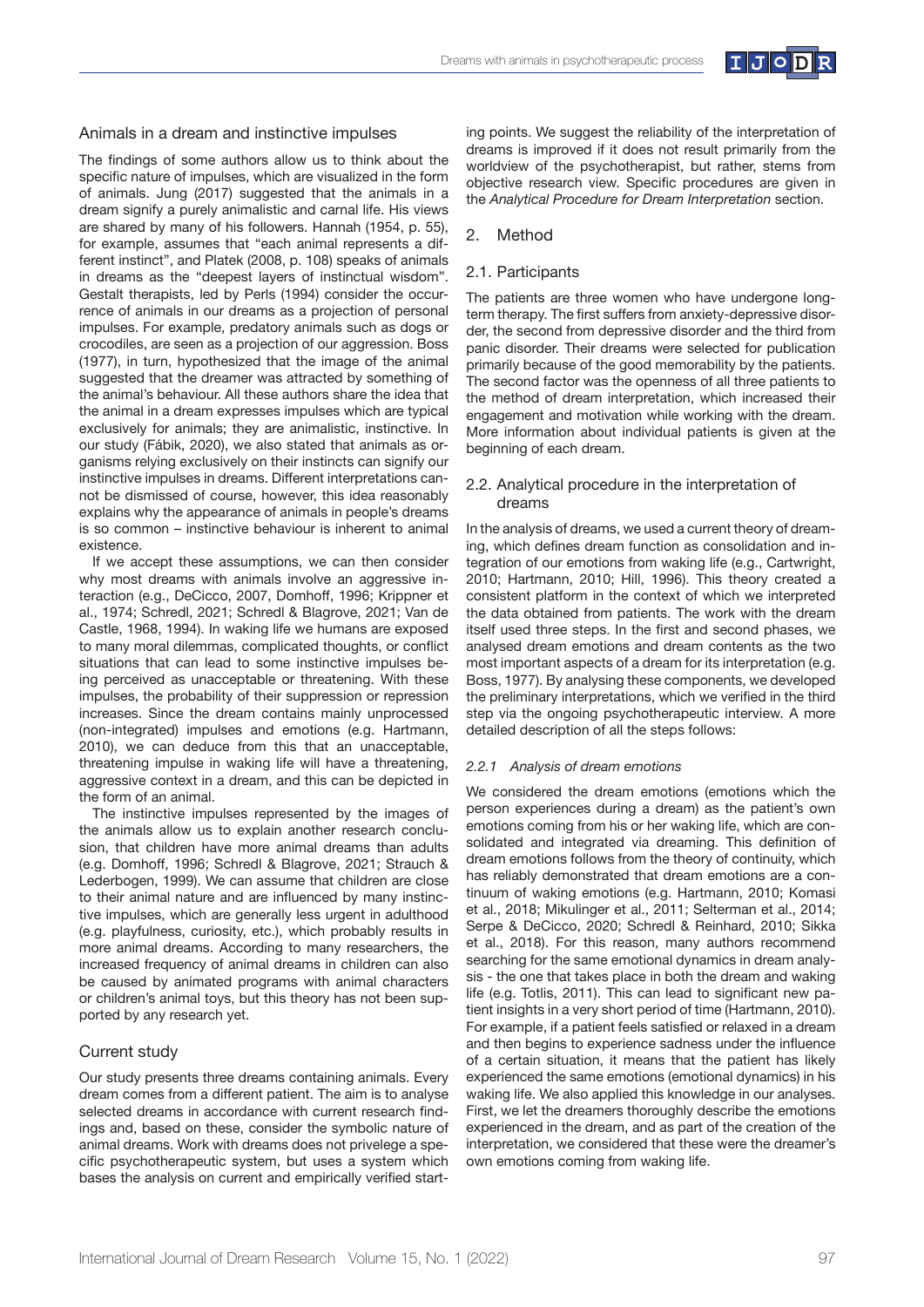

#### *2.2.2 Analysis of dream contents*

In accordance with several studies (Barrett, 1994; Fábik, 2020, 2021, Roesler, 2020, 2018a, 2018b), we defined the dream contents (dream-occurring animals) as impulses of intrapsychic dynamics of patients themselves. To specify these impulses in more detail, we invited patients to use their imagination to empathize with and personify the animals in the dream. For example, if the dreamer feels that the bear in the dream is furious or aggressive, we view the presence of this dream bear as a symbol of the dreamer's impulse of fury or aggression. Subsequently, we assign a specific emotional experience analysed in the previous step to the given impulse.

#### *2.2.3 Determination of interpretation*

By analyzing dream emotions and dream contents, we obtained a preliminary interpretation, formed by an impulse (symbolized by a certain animal) and the associated emotion. We subsequently verified our preliminary interpretation in the same psychotherapeutic interview. For this purpose, we used some specific psychotherapeutic questions (e.g. "What would your life look like if you had the characteristics of a given animal in a dream" or "Can you think of something in that respect?"). These questions helped us clarify the impulse in a dream from a psychodynamic point of view. The fact that we were able to clarify the occurrence of impulse and emotion in a dream in accordance with the personality structure of the patient and his or her basic psychodynamic conflict serves as an additional verification of the reliability of our interpretation. In addition, each patient has accepted and acknowledged the interpretation.

#### 3. Case studies

The following case studies present a detailed procedure for the analysis and interpretation of dreams. Given the reasonable scope of the present publication, the first part of the dream analysis, dealing with dream emotions, is paraphrased. The second part of the work with the dream, which analyses dream images of animals, is a transcript of the interview and presents the complete and accurate structure of the conversation. We can notice that some aspects of the dream were left without specific analysis, such as the dream environment or other details, reflecting the notion that it is more beneficial to know the core of the dream than each of its elements (e.g. Fromm, 1998; Hartman, 2010; Yalom, 2017).

#### 3.1. Patient 1

The first patient is a 25-year-old woman suffering from anxiety-depressive disorder. The dream in which the dreamer confronted the fox comes from the initial meetings of therapy. Therapy was successfully completed after 46 sessions.

*"I walked through the forest until I got to a forest clearing. I saw several animals there. Owls, kitten, piglet, even an alligator. At first glance, my attention was drawn to a huge trunk of a tree that lay on the ground and was overgrown with moss. I decided to go near it. On the way, a fox jumped on me and tried to bite me in the throat. I felt the alligator going petrified for a moment, and the owls were looking at me. I tried to figure out how to get rid of the fox and how to defend myself. At that moment, it was*  *as if my mind had entered the body of an alligator, who was heading towards us, and the fox ran away into the forest. I was in my body again and in my mind I was trying to thank every animal I met here."* 

In accordance with the above analytical procedures, in the first step of the analysis we focused on describing the emotions in the dream. The patient stated that the beginning of the dream was carefree and pleasant. When she saw the animals in the forest clearing, she was surprised and fascinated by this extraordinary experience. However, after the fox attack, the experienced emotions suddenly changed. Feelings were replaced by intense anxiety and fear for one's life. Anxious emotions persisted until the fox ran away. Then there was relief.

Based on the continuity hypothesis, we will operate on the assumption that all emotions in a dream are a continuum from the waking life. This means that all the emotions mentioned, including joy, surprise, anxiety and relief, are emotions that the patient has already experienced in wakeful life are current and salient. We therefore paraphrased her words and the described emotions in the dream and then asked about their occurrence in her waking life. The patient stated that she felt similarly very often. She often experiences feelings of contentment, freedom from worries. These are sometimes suddenly replaced by intense anxiety, until finally relief occurs. However, she had no idea why she had dreamed of animals or why she had been attacked by the fox. The only association was her interest in embroidery, in which she often encounters the fox pattern. The analysis of this image was carried out with the following interview:

*D. F. Please tell me. Could you empathize with the fox? How was she, how did she feel?*

*P. The fox felt threatened. She was threatened by me, so she attacked..*

*D. F. So she felt threatened. She was scared. Can you think of anything else? What was she like?*

*P: She was so unpredictable.*

*D. F. On the one hand, she attacked, on the other hand, she was startled because she felt threatened. So, overall, you perceived her as unpredictable. Can you sense any other characteristics of her?*

*P. Unpredictable, crazy (laughs) ... so unforeseeable ... Probably this.*

*D. F. Unpredictable, almost crazy. Are these her basic characteristics or can you think of any others?*

*P. No, especially that she was crazy ... unpredictable.*

*D. F. All right, now try to imagine that you are the fox. That you would have all those characteristics. You would be like her, unpredictable, crazy in a certain context. What would it look like?*

*P. I can't imagine that. I am the exact opposite of this. I always think about everything, I analyse what is best (laughs). I also analyse each person and then choose what I will do, how I will react.* 

*D. F. You're right, it's hard to imagine. Still, try to imagine that you are have all of the characteristics and feelings of the fox. What would be different in your life?*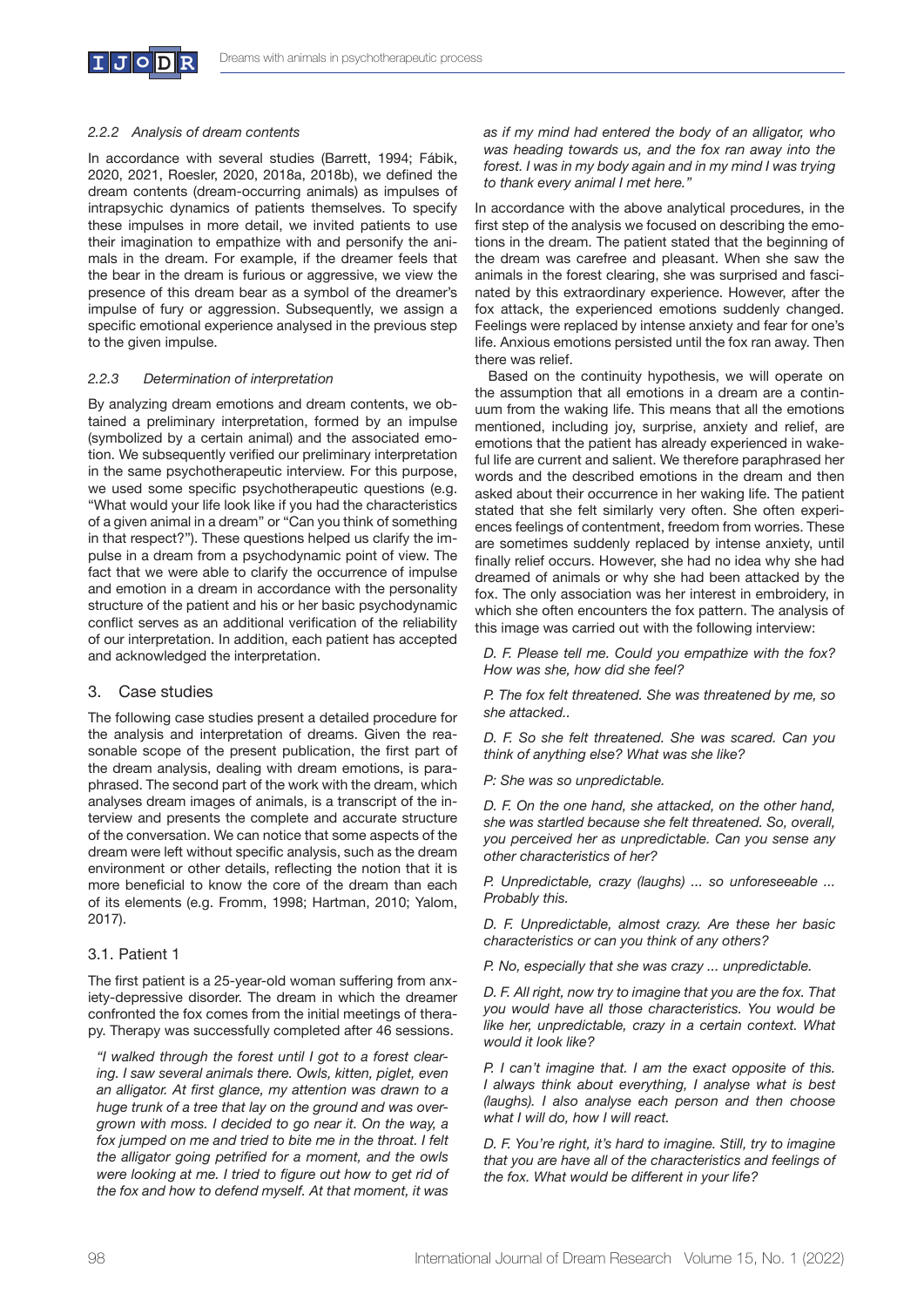

*P. Hmm ... I would be like an unguided missile ... irresponsible. I couldn't be stopped. I would do what I want.* 

#### *D. F. Unguided missile?*

*P. Yeah, I probably wouldn't care what anyone else thinks ...*

The patient's last responses indicated that the fox symbolized, in accordance with the above studies, her own impulse. It is an impulse leading to fierce ("I would be like an unguided missile") and assertive ("I couldn't be stopped") action, which could result in living life according to one's own intention and according to the patient's own needs ("I would do, what I want"). In a dream, however, the image of a fox is accompanied by anxiety, which in accordance with the theory of continuity means that in waking life, the impulse of assertion and satisfaction of one's own needs must also be experienced with anxiety. Just as in a dream the fox attacks the dreamer and causes her anxiety, so in the waking life the impulse of assertion and fierceness "attacks" and causes the patient anxiety. An escape from a conflict experience is living life according to the expectations of others, overlooking one's own needs and trying to satisfy others. Not surprisingly, the patient developed depression.

The reliability of the presented analysis is evidenced by several aspects. The first is the respect for the current theory of dreaming. Many examples by various authors perceive dream emotions as a fulfilled wish of the dreamer, escape or anticipation. In these cases, the interpretations come into conflict with the theory of continuity, which understands dream emotions as the real emotions of the dreamer coming from waking life. In our case, however, the harmony between dream and waking experience is maintained. The second aspect which increases the reliability of the interpretation is the work with the dream, which results exclusively from the information from the patient. This largely prevents the influence of the therapist's own projections. And the last, extremely important fact remains the acceptance of the interpretation by the patient herself, who quickly became aware of specific areas of life, where the tendency for fierceness and assertion appears. The family background in relation to the mother and her partner were mentioned.

From a long-term perspective, the psychotherapeutic process also confirmed our interpretation. During this process, the patient gradually recognized and accepted her inner impulses until she mentioned the following dream at the penultimate meeting of the therapy:

*"Every morning, when I went to work, I was accompanied by a strange dog. But always only to the end of a certain sidewalk, from there he never went further, not by a bit. After a few days of building trust, I tried to pull him by the paws so he could walk a little more with me, but he refused. Over time, the dog began to look forward to me, wagging his tail when he saw me. I felt that we had built a relationship, and he went further beyond his original boundary."* 

The patient herself intuitively understood this dream, which was reflected in her affection when she talked about it. She knew that from now on she would be friends with her inside, with her impulses. She knew something had changed. When I said she had become a friend of herself, tears streamed down her cheeks.

#### 3.2. Patient 2

The patient is a 27-year-old woman suffering from depressive disorder. Her dream with the bison was analyzed at the 18th session. The therapy is still ongoing.

*"I was on Devínska Kobyla (a mountain in Slovakia) and suddenly a bison appeared from the forest. I tried to run from him. Whenever I thought I managed to run away from him, he reappeared behind me."*

Similarly to the previous case, dream emotions were first analysed. At the beginning of the dream, the patient described a huge surprise and shock at seeing a bison. Furthermore, she felt anxiety from being followed, which was interrupted by short-lived feelings of security at times when she thought she had definitely escaped the bison. Even in this case, it is clear that these are real emotions from waking life. Based on the mentioned emotional dynamics, we can assume that in the waking life the patient has impulse that causes anxiety. We further verified this assumption by analysing the dream content, specifically the bison.

*D. F. When you saw the bison in your dream, what characteristics would you attribute to the bison? It's strange to attribute characteristics to a bison, but still ... What would you say, what kind of bison is in your dream?*

*P. He was huge and he was beautiful. He was so ... so really "bison-like". If you wanted to imagine a bison, he was the perfect "bison" ... just stunning.*

*D. F. So he was immense, huge. You also used the word that he was "bison-like".*

*P. Yes, yes. He was perfect and being himself.* 

*D. F. Perfect being himself... OK, and in general what is your association with a bison?*

*P. With power.*

*P. Maybe even with some unpredictability. The bison looks very calm and when it runs, it crushes everything.*

*D. F. Ehm...*

*P. It has such a counter-acting forces inside. Peace on one side and a huge destructive force on the other.*

*D. F. So he was immense, huge, perfect in being himself. You perceive the bison as a strong animal, in which peace is combined with destructive energy, destructive power. And does anything else occur to you in the context of that dream? Can you feel any more characteristics?*

*P. He knew he was to follow me, and he was very determined, very consistent, so deliberate. He stood watching me for a moment until I did something. And I don't really know if he wanted to crush me completely ... because he didn't catch up with me. And he could. Perhaps...*

*D. F. Perhaps? What are you thinking?*

*P. Maybe he didn't want to hurt me. Although I was afraid of him.*

*D. F. And do you have any feeling, intuition, what he might have wanted from you? Because you don't think it was the crushing ...*

*D. F. With power... ehm.*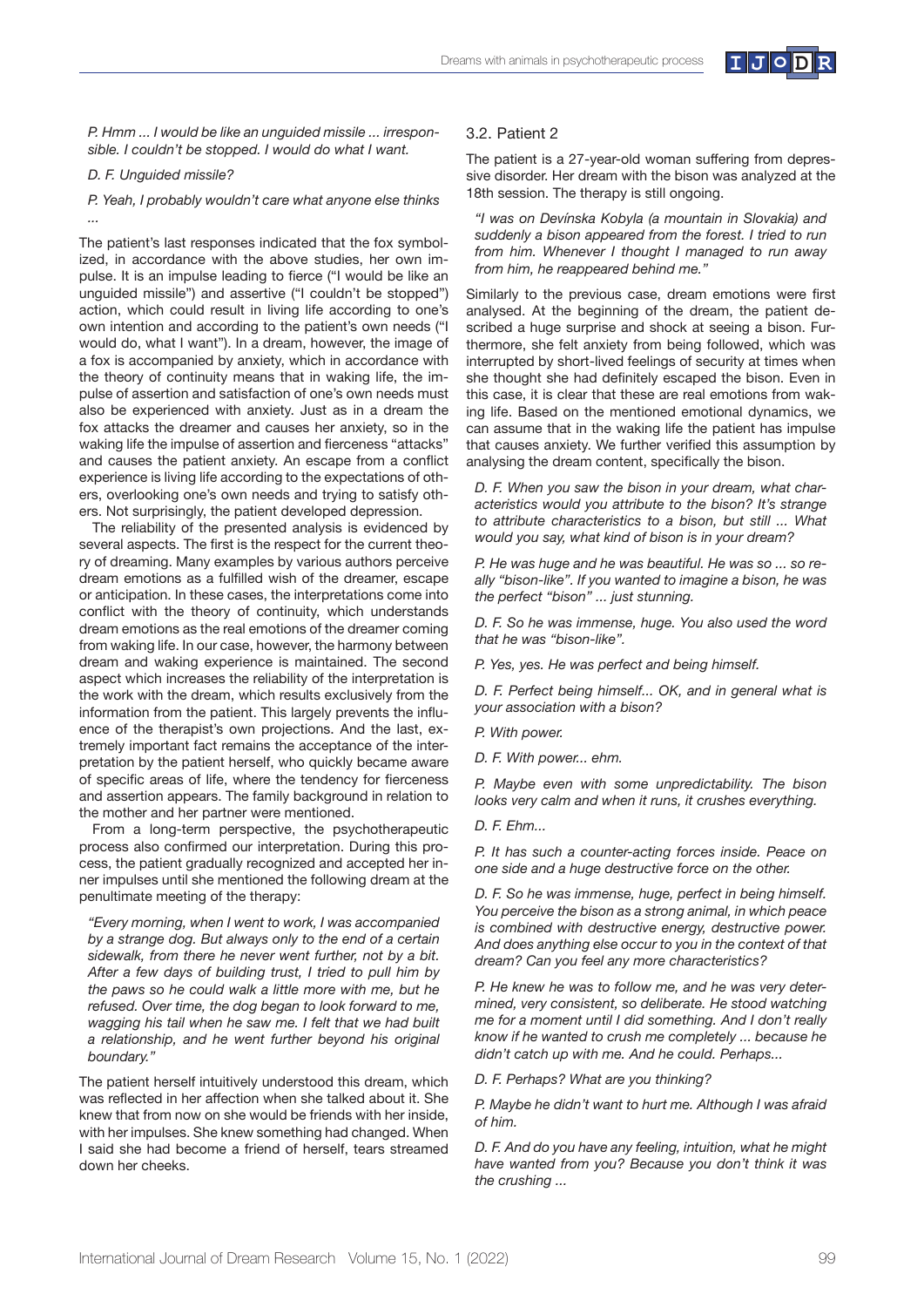

*P. Well, now I feel like ... maybe was supposed to tell me something. But not by talking, but ... by thought ...*

*D. F. Um, and let's try to develop the imagination, what would he tell you?*

*P. I don't know, I can think of something like "Don't give up". I don't know why I think it would be "Don't give up"*

*D. F. I suppose that bison is your own impulse ... to be strong, stunning, perfect in yourself. It even gives you support ... it says "Don't give up". And it is interesting for me that even though you have this amazing personality side somewhere inside of you, you are afraid of it in a dream and you run away from it. Why run from your strength?*

*P. Maybe because I'm afraid it can be destructive.* 

*D. F. Ehm... ehm...*

*P. And maybe because it's hard to accept ... like the bison on Devínská Kobyla* (No bison actually lives on the Devínska Kobyla mountain.)*. He does not belong there.* 

*D. F. Ehm, interesting thought...*

*P. As if I felt or was worried that this was not acceptable for the society.*

*D. F. Um, yeah, I understand why you're running from that force. And if we bridged it into the waking life ... when you imagine that you would "take" those characteristics of the bison, if you were not to run away from them, but you would take everything that the bison has... that greatness, that power, that balance, what you feel from that bison, what would your actions look like in everyday life? What would change?* 

*P. I probably wouldn't be afraid to speak in my full voice. That's such nonsense, but I'm fully aware that several times I wanted to ... I wanted to put something out of myself, but instead my throat closed up.*

*D. F. Ehm...*

*P. I would go forward towards my goal, which I do not yet know what exactly is, but I would know to follow it like the bison. In a sophisticated way, but also with force ...*

*D. F. Yes, I understand ... as you said, the bison was so focused.*

*P. Yes, yes, he was completely focused on the goal. He didn't notice other people at all.* 

*D. F. Um, is there anything else you can think of? Would the power of the bison appear elsewhere? You mentioned the voice, you mentioned the goal ...*

*P. I would probably be more determined with respect to the work - to work as I like. Although it might not quite suit the family situation. And it occurred to me that I would defy the status I have in my family. I don't mean in my family right now ... husband, children. I mean in my original family.*

#### *D. F. The status being?*

*P. I'm the youngest halfwit there. What can I really know about everything ... about life and such.*

*D. F. And what is the risk of standing up to it in your family?*

*P. My father probably wouldn't talk to me for the rest of his life. Mom, I think she'd get used to it somehow... she'd cry for a while and she'd be fine. It would be quite a strong argument with the oldest brother ... so really "comprehensive". And with the middle brother, I can't imagine that the middle brother wouldn't perceive me as that little ... fool.*

The psychotherapeutic conversation led us to the idea that even in this dream the animal symbolizes the dreamer's own impulse. In our case, the image of a bison symbolized the impulse of strength, fighting ability or focus. However, the patient does not experience this tendency in her waking life, as she fears that she would remain unaccepted ("*difficult to accept*") and cause more conflicts (e.g. *"father would probably not talk to me for the rest of his life", "it would be quite a strong argument with the eldest brother"*). The patient thus gives up important impulses that would enable her to assert herself adequately in life and to satisfy her own needs. We see that if the patient would accept her own impulses, her behaviour and experience would change fundamentally in her waking life (*"I would not be afraid to speak in my full voice", "I would pursue my own goal", "I would work the way I like to"*). Our psychotherapeutic hypothesis, therefore, states that accepting these tendencies will be essential for alleviating the depressive symptoms.

We should also notice the theory of continuity, which remains valid in this dream. Anxiety and fear in the waking life from one's own impulse of strength and fighting ability are manifested in the same way in a dream, specifically by fear of a strong and destructive bison.

# 3.3. Patient 3

The last patient is 34 years old. She suffers from panic disorder and her dream with orangutans was analyzed at the 38th session. The therapy is still ongoing.

*It was like a situation from an American teen movie. There were several young couples with the men/boys having a very wild party without their female partners. Suddenly, alien orangutans - large males - began to appear in the dream and started turning into humans. They took on the form - they disguised themselves - as young men. They were like their clones, they wanted to enjoy themselves, dominate ... I was afraid of them. One of them wanted to rape a young girl under the car, but she managed to run away. We started running to safety away from them.*

From the patient's statements, we learned that the dream contained a short section at the beginning, which could be called emotionally neutral. Although it was a visually appealing image (wild party), it was not accompanied by any intense emotion. Only with the arrival of orangutans did the experience change. Significant anxiety arose, which continued to escalate as the story unfolded. From an emotional point of view, therefore, it is a similar dream as in the previous cases. Again, we are witnessing that the image of the animal evokes anxiety in the dreamer. Let's look at the structure of the interview in its analysis:

*D. F. Tell me, orangutans are significant characters in the dream. Can you describe them? How were they? Or what characteristics did they have?*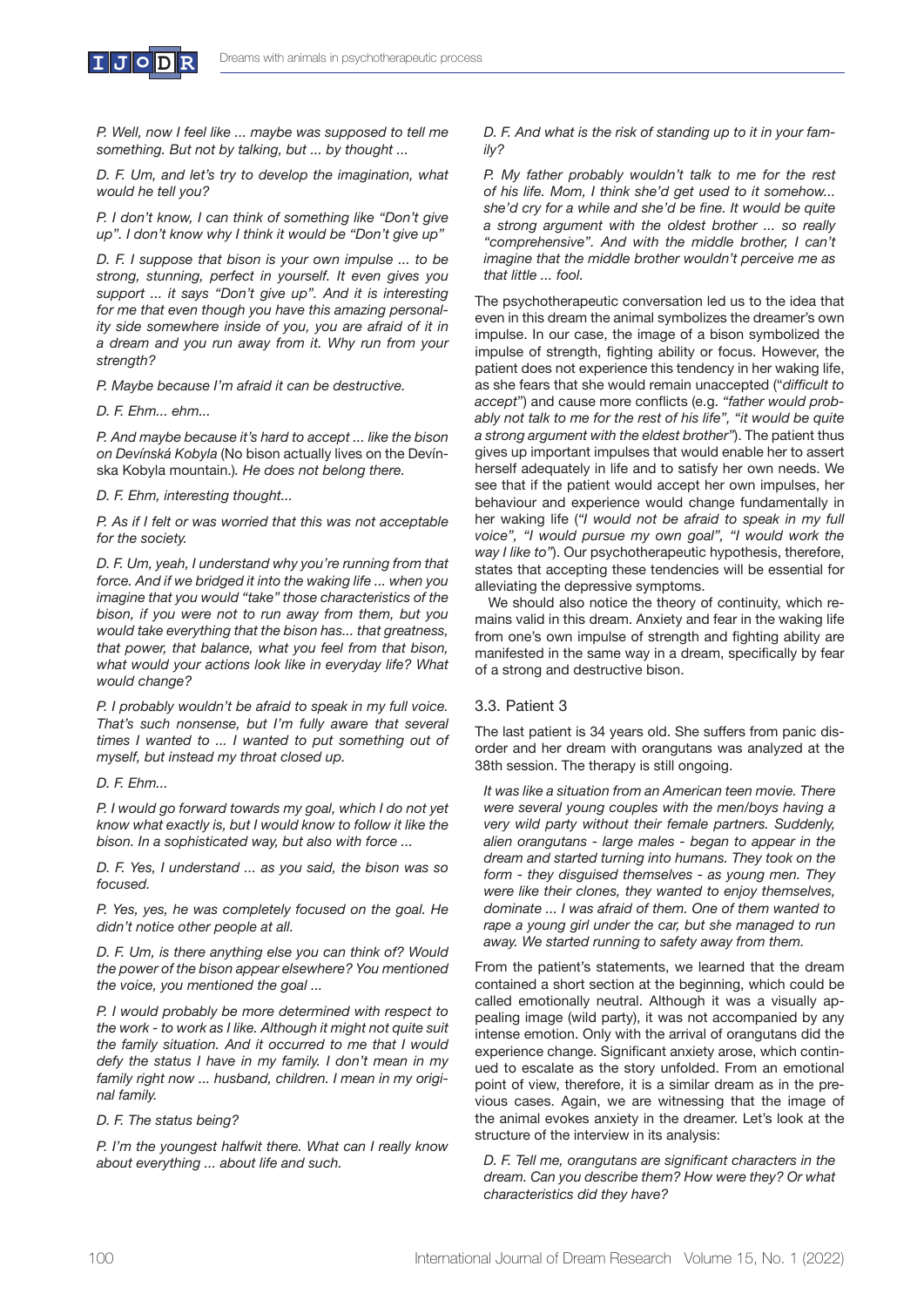

*P. It's like they're saying something like I'm going to conquer it here. They wanted to expand ... something like that.*

*D. F. Yes, I understand, they wanted to expand. Can you think of something else?*

*P. They wanted to satisfy their needs...*

*D. F. And would you be able to empathize with them? How were they? What were their characteristics?*

*P. Hm...hm... aggressive, self-centred?*

*D. F. Aggressive, self-centred?*

*P. I think so, yes.*

*D. F. You are little uncertain about that. Not convinced?*

*P. They were like that. They certainly were aggressive ... dominant ... and self-centred.*

*D. F. Ehm, and you can also think of some other characteristics?*

#### *P. Not really.*

*D. F. Well, those orangutans then disguised themselves as ordinary people, so they looked like young boys. Can you empathize with them as well? Can you name any of their characteristics?*

*P. Well, they were so "stupid." They had a blank look, like from a movie ... when someone is controlled by someone else.* 

*D. F. Yes, blank look. Do you know what was that look like?*

*P. Probably cold ... no emotions, nothing, just machines.*

*D. F. Nothing, no emotions...ehm. Can you think of anything in relation to that? It seems like you have the urge to assert yourself, maybe be a little self-centred ... but on the other hand, you may be disguised ... and you're cold on the outside ...* 

#### *P. Yes...*

Based on this interview, we can presume that orangutan signifies the patient's anxiety around experiencing her underlying impulse of aggression and egocentrism. This impulse is completely foreign to the patient when we consider her moderate behaviour in waking life (*"alien orangutans"*), but it is probably of great intensity (*"large males"*). If we develop these considerations further and suggest that animals or other characters symbolize the dreamer's impulses, we can suppose that just as orangutans disguise themselves as humans in a dream, the impulse of aggression or egocentrism disguises itself as emotional coldness or indifference in wakeful life. This idea was confirmed to us by the dreamer herself, who was fully aware of her behaviour in waking life. In an extensive interview, which we do not publish, she described a strong impulse to assert herself at work and to be extremely critical of her bosses and colleagues. Outwardly, however, the patient behaves coldly, with learned and prethought-out "formulas" like a machine.

Let us add that in this case there was a living memory of an orangutan in waking life. At the end of the analysis, the dreamer told how she was fascinated by a scene at the zoo a few years ago. The female orangutan guarded her young.

She didn't take her eyes off him, and whenever the baby orangutan moved away, the female pulled him back to her. A male sat a few feet above them. He was huge, he looked strong and dominant. He oversaw everything. It was clear that he could intervene quickly and aggressively in case of any emergency.

For interest, we shall add the patient's dream from the following session. In that dream,

*she saw a woman carrying a large exotic frog on a tray. It was colourful, toxic to humans, but with a curious, enthusiastic, playful look, like a small child. Suddenly the frog was on me and I felt it stung me on my back. I was afraid the poison might kill me.* 

Although the dream appears to be different in content, after analyzing the animal in the dream, we came to a similar conclusion as in the case of the transforming orangutan. The frog looks enthusiastic and playful on the outside, but in reality it threatens the dreamer with an aggressive poison. The dreamer behaves similarly - on the outside it looks harmless, but it carries the impulse of "aggressive poison". The dream therefore showed us a similar hiding of personal impulses as in the case of the image of an orangutan.

## 4. Discussion

The presented work with dreams and the resulting interpretations respect current research findings in the theory of dreaming. In each analysis, we perceived dream emotions as real emotions coming from waking life that are consolidated and integrated through the dream process (e.g., Cartwright, 2010; Hartmann, 2010; Hill, 1996). We were also able to observe the same emotional dynamics in each dream in waking life, thus remaining in line with another paradigm in the issue of dreaming - the theory of continuity (e.g. Hartmann, 2010; Komasi et al., 2018; Mikulinger et al., 2011 Selterman et al., 2014; Serpe & DeCicco, 2020; Schredl & Reinhard, 2010; Sikka et al., 2018). We also applied the research findings in dream content, which we analysed as dreamers' tendencies (e.g. Barrett, 1994; Fábik, 2020, 2021, Roesler, 2020, 2018a, 2018b). The result of these principles came in the form of interpretations of dreams that were accepted and acknowledged by the patients themselves. Let us therefore consider that the analysis has resulted in reliable interpretations that allow us to make some assumptions and conclusions.

First of all, we can think about the nature of the animals in our dreams. In example number 1, the fox symbolized rapid and violent tendencies (or the dog certain companionship), the bison in example number 2 represented strength and fighting ability and in example number 3 orangutans symbolized aggression, dominance, egocentrism (similar to the frog). When considering the nature of these impulses, which reflect certain animal innate urges to ensure survival, they can be described as instinctive. In this we identify with other authors (e.g. Boss, 1977, Fábik, 2020, Hannah, 1954, Jung, 2017, Perls et al., 1994, Platek, 2008), who also perceive animals in a dream as animal or instinctive components of a personality. The reason animals in dreams represent our instinctive impulses may be our perception. Everyone, on a conscious and unconscious level, associates animals with instinctiveness, with the fact that they act automatically. They are not exposed to complicated considerations or moral dilemmas. They react on the basis of their instinc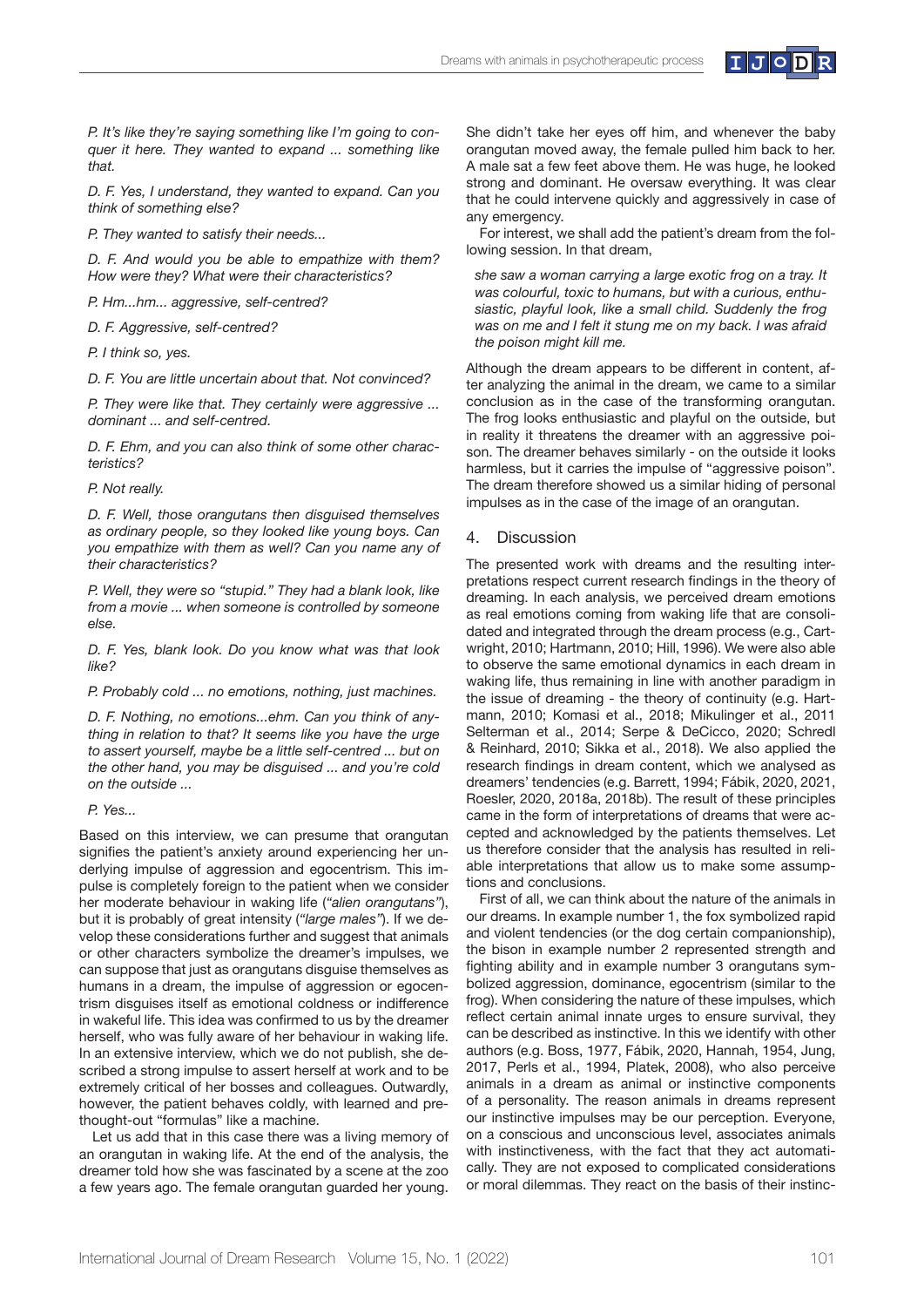tive activity, which creates many impulses (e.g. the need for mating, the need to defend their territory, etc.) requiring their immediate fulfillment. Animals in dreams therefore represent impulses which result from the deeper sphere of human existence, i.e. from instinct. The specific animal and its action in the dream then represents a specific form of that tendency. In order to understand this tendency, it is necessary to thoroughly analyze the animal.

The analysis of dreams also indicated that although the image of the animal has a symbolic nature, its specific form reflects the experiences of the dreamer from waking life. We could observe this phenomenon in patient 1, who said that she often encounters the fox pattern during embroidery. Patient 3 had a relatively strong memory of the orangutan, where she perceived its dominance and strength. These examples suggest that the dream uses objects with which the dreamer came into close contact as symbols. By perceiving these objects and their properties, an associative relationship was created between the object and its property, which is then applied in the dream. It is therefore likely that the dream of a patient who is in frequent contact with a fox will use the image of a fox as a symbol of a certain instinctive impulse. The dream of a dog lover could probably use the dog. Of course, these considerations require futher research. If these assumptions were to be confirmed, it would result in a fusion of the theory of continuity and the symbolic nature of images in a dream.

#### 5. Conclusion

The paper suggests that dreaming animals can symbolize our instinctive impulses. Although it is necessary to further investigate and verify this conclusion, we would like to emphasize several benefits for psychotherapeutic practice based on our conclusions.

In the first place, the analysis of dreams with animal images can lead to the recognition of important instinctive impulses or tendencies that would otherwise remain hidden and unknown to the patient. Therefore, by knowing, realizing, and accepting these impulses, a psychotherapist can support the integrity of the personality and help to realize the patient's needs. Furthermore, the examples in the article inspire a non-directive way of working with dreams, where the meaning of the dream is derived exclusively from the statements of patients and the therapist himself does not insert any new information into the interpretations. And third, the article presents a unique combination of concepts of current dream theory (eg dreams such as the consolidation of emotions, continuity theory, etc.) with psychotherapeutic practice. We assume that the implementation of new knowledge resulting from the current theory of dreaming could be a stimulus for many psychotherapeutic approaches.

#### **References**

- Barrett, D. (1994). Dreams in dissociative disorders. Dreaming, 4(3), 165–175. https://doi.org/10.1037/h0094410
- Boss, M. (1977). "I dreamt last night...": A new approach to the revelations of dreaming – and its uses in psychotherapy. Gardner Press.
- Cabaniss, D. L., Cherry, S., Douglas, C. J., & Schwartz, A. (2011). Psychodynamic Psychotherapy: A Clinical Manual. John Wiley & Sons, Ltd., Publication. https://doi. org/10.1002/9780470711262.part4
- Cartwright, R. (2010). The twenty-four hour mind. The role of sleep and dreaming in our emotional lives. Oxford University Press.
- Cheniaux, E. (2006). Dreams: integrating psychoanalytic and neuroscientific views. Revista de Psiquiatria do Rio Grande do Sul, 28(2), 169-177. https://doi.org/10.1590/ S0101-81082006000200009
- DeCicco, T. L. (2007). Dreams of female university students: Content analysis and the relationship to discovery via the Ullman method. Dreaming, 17, 98–112. https://doi. org/10.1037/1053-0797.17.2.98
- Domhoff, G. W. (2000). Moving dream theory beyond Freud and Jung. Paper presented to the symposium "Beyond Freud and Jung?", Graduate Theological Union, Berkeley, CA.
- Domhoff, G. W. (1996). Finding meaning in dreams: A quantitative approach. Plenum Press. https://doi.org/10.1007/978-1- -4899-0298-6
- Fábik, D. (2021). Obranné mechanizmy v sne. Psychoterapie. 15(2), 122-133.
- Fábik, D. (2020). Analýza výkladu snov na úrovni subjektu. Psychoterapie, 14(1), 17-27.
- Fábik, D. (2019). Adleriánsky výklad snov v minulosti a súčasnosti. Psychoterapie, 13(3), 202-212.
- Freud, S. (2010). The interpretation of dreams. Basic Books.
- Fromm, E. (2013). The forgotten language: an introduction to the understanding of dreams, fairy tales, and myths. Open Road Media.
- Fromm, E. (1998). The art of listening (1st ed.). Continuum.
- Gabbard, G. (2017). Long-term psychodynamic psychotherapy: a basic text (3rd ed.). American Psychiatric Association.
- Hall, C. S., & Nordby, V. J. (1972). The individual and his dreams. Signet.
- Hannah, B. (1954). The cat, dog and horse lectures and "The Beyond". Chiron Publications.
- Hartmann, E. (2010). The nature and functions of dreaming. Oxford University Press. https://doi.org/10.1093/acprof:os o/9780199751778.001.0001
- Hill, C. (1996). Working with dreams in psychotherapy. Guilford Press.
- Jung, C. G. (2017). Výbor z díla I. Základní otázky analytické psychologie a psychoterapie v praxi. Holar.
- Komasi, S., Soroush, A., Khazaie, H., Zakiei, A., Saeidi, M. (2018). Dreams content and emotional load in cardiac rehabilitation patients and their relation to anxiety and depression. Annals of Cardiac Anaesthesia, 21(4), 388- 392. https://doi.org/10.4103/aca.ACA\_210\_17
- Krippner, S., Posner, N. A., Pomerance, W., & Barksdale, S. (1974). An investigation of dream content during pregnancy. Journal of the American Society of Psychosomatic Dentistry, 21, 111–123.
- Kusý, P., & Knobloch, F. (2017). Práca so snami z pohľadu integrovanej psychoterapie. Psychoterapie, 11(3), 230-241.
- Langner, C., Epel, E., Matthews, K., Moskowitz, J., & Adler, N. (2012). Social hierarchy and depression: the role of emotion suppression. The Journal of Psychology, 146, 417 - 436. https://doi.org/10.1080/00223980.2011.652 234
- Lewis, J. E. (2008). Dream reports of animal rights activists. Dreaming, 18(3), 181–200. https://doi.org/10.1037/ a0013393
- Mikulinger, M., Shaver, P. R., & Avihou-Kanza, N. (2011). Individual differences in adult attachment are systematically related to dream narratives. Attachment and Human Development, 13, 105-123. https://doi.org/10.1080/14 616734.2011.553918